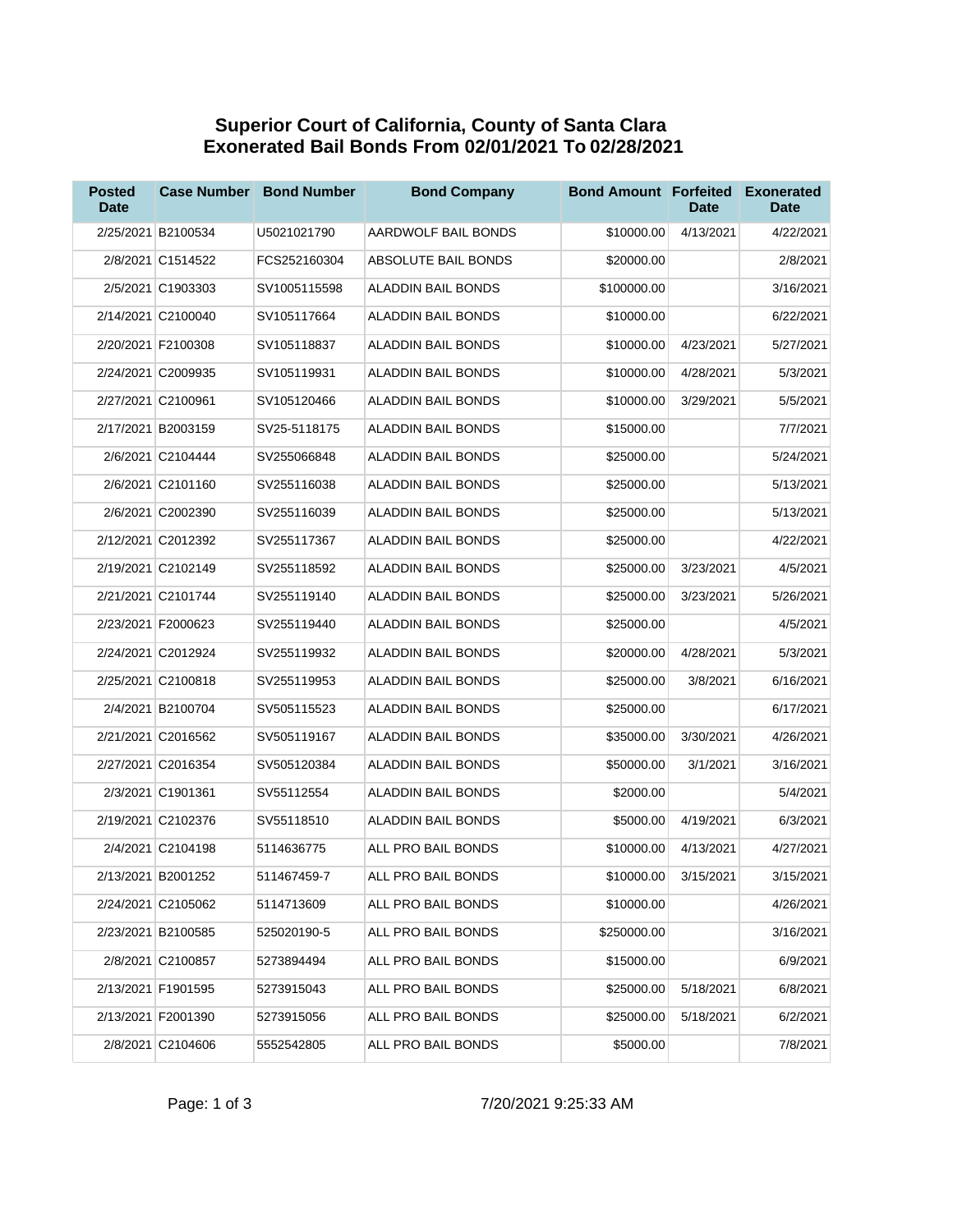| 2/3/2021 C2101569  | 5552542834    | ALL PRO BAIL BONDS             | \$30000.00  |           | 5/10/2021 |
|--------------------|---------------|--------------------------------|-------------|-----------|-----------|
| 2/5/2021 B1903824  | 555254285-0   | ALL PRO BAIL BONDS             | \$15000.00  |           | 3/5/2021  |
| 2/11/2021 C2012424 | 5552543039    | ALL PRO BAIL BONDS             | \$50000.00  |           | 4/7/2021  |
| 2/2/2021 C2009440  | 5804144777    | ALL PRO BAIL BONDS             | \$5000.00   |           | 2/10/2021 |
| 2/13/2021 C2008742 | 5804144793    | ALL PRO BAIL BONDS             | \$5000.00   | 3/15/2021 | 5/17/2021 |
| 2/16/2021 C2104918 | 5804144821    | ALL PRO BAIL BONDS             | \$5000.00   | 5/19/2021 | 7/14/2021 |
| 2/2/2021 C1903475  | 5804155461    | ALL PRO BAIL BONDS             | \$5000.00   |           | 2/10/2021 |
| 2/2/2021 C2012880  | 5804155474    | ALL PRO BAIL BONDS             | \$5000.00   |           | 2/10/2021 |
| 2/2/2021 C1908520  | 5804155487    | ALL PRO BAIL BONDS             | \$5000.00   |           | 2/10/2021 |
| 2/19/2021 C2000012 | 5804158008    | ALL PRO BAIL BONDS             | \$5000.00   |           | 3/8/2021  |
| 2/21/2021 C2104975 | 5804158024    | ALL PRO BAIL BONDS             | \$5000.00   | 4/22/2021 | 4/28/2021 |
| 2/24/2021 C2007194 | 5804158040    | ALL PRO BAIL BONDS             | \$5000.00   |           | 3/9/2021  |
| 2/27/2021 C2105132 | T5050833712   | <b>BAD BOYS BAIL BONDS</b>     | \$30000.00  | 6/2/2021  | 7/6/2021  |
| 2/7/2021 F2001756  | T550829638    | <b>BAD BOYS BAIL BONDS</b>     | \$5000.00   | 3/9/2021  | 3/19/2021 |
| 2/5/2021 F2100018  | FCS102209604  | <b>BAIL HOTLINE BAI LBONDS</b> | \$10000.00  |           | 2/18/2021 |
| 2/5/2021 B2002849  | FCS25-2209701 | <b>BAIL HOTLINE BAI LBONDS</b> | \$20000.00  | 3/16/2021 | 3/25/2021 |
| 2/15/2021 C2016179 | FCS2502198255 | <b>BAIL HOTLINE BAI LBONDS</b> | \$250000.00 |           | 6/28/2021 |
| 2/4/2021 C2013541  | FCS252201259  | <b>BAIL HOTLINE BAI LBONDS</b> | \$20000.00  |           | 5/4/2021  |
| 2/1/2021 C2015484  | FCS252203936  | <b>BAIL HOTLINE BAI LBONDS</b> | \$10000.00  | 3/3/2021  | 6/3/2021  |
| 2/15/2021 C2101512 | FCS252213348  | <b>BAIL HOTLINE BAI LBONDS</b> | \$25000.00  | 3/18/2021 | 6/1/2021  |
| 2/16/2021 C2104908 | FCS252213349  | <b>BAIL HOTLINE BAI LBONDS</b> | \$15000.00  | 4/19/2021 | 5/10/2021 |
| 2/24/2021 C2013185 | FCS252214728  | <b>BAIL HOTLINE BAI LBONDS</b> | \$25000.00  |           | 4/1/2021  |
| 2/24/2021 C1924198 | FCS252214729  | <b>BAIL HOTLINE BAI LBONDS</b> | \$25000.00  |           | 4/1/2021  |
| 2/28/2021 C2016660 | FCS252214731  | <b>BAIL HOTLINE BAI LBONDS</b> | \$25000.00  | 5/26/2021 | 7/2/2021  |
| 2/24/2021 C2102818 | FCS252215607  | <b>BAIL HOTLINE BAI LBONDS</b> | \$25000.00  |           | 7/1/2021  |
| 2/5/2021 C1910908  | FCS502209878  | <b>BAIL HOTLINE BAI LBONDS</b> | \$50000.00  | 3/16/2021 | 3/29/2021 |
| 2/5/2021 C1903770  | FCS502218709  | <b>BAIL HOTLINE BAI LBONDS</b> | \$50000.00  | 3/16/2021 | 3/29/2021 |
| 2/27/2021 C2105136 | FCS502224658  | <b>BAIL HOTLINE BAI LBONDS</b> | \$30000.00  |           | 4/28/2021 |
| 2/6/2021 B1904265  | FCS52215489   | <b>BAIL HOTLINE BAI LBONDS</b> | \$5000.00   | 3/12/2021 | 5/19/2021 |
| 2/7/2021 C2015441  | FCS52215491   | <b>BAIL HOTLINE BAI LBONDS</b> | \$5000.00   | 4/8/2021  | 5/28/2021 |
| 2/5/2021 F2100018  | FCS102209604  | <b>BAIL HOTLINE BAIL BONDS</b> | \$10000.00  |           | 2/18/2021 |
| 2/5/2021 B2002849  | FCS25-2209701 | <b>BAIL HOTLINE BAIL BONDS</b> | \$20000.00  | 3/16/2021 | 3/25/2021 |
| 2/15/2021 C2016179 | FCS2502198255 | <b>BAIL HOTLINE BAIL BONDS</b> | \$250000.00 |           | 6/28/2021 |
| 2/4/2021 C2013541  | FCS252201259  | <b>BAIL HOTLINE BAIL BONDS</b> | \$20000.00  |           | 5/4/2021  |

Page: 2 of 3 7/20/2021 9:25:33 AM